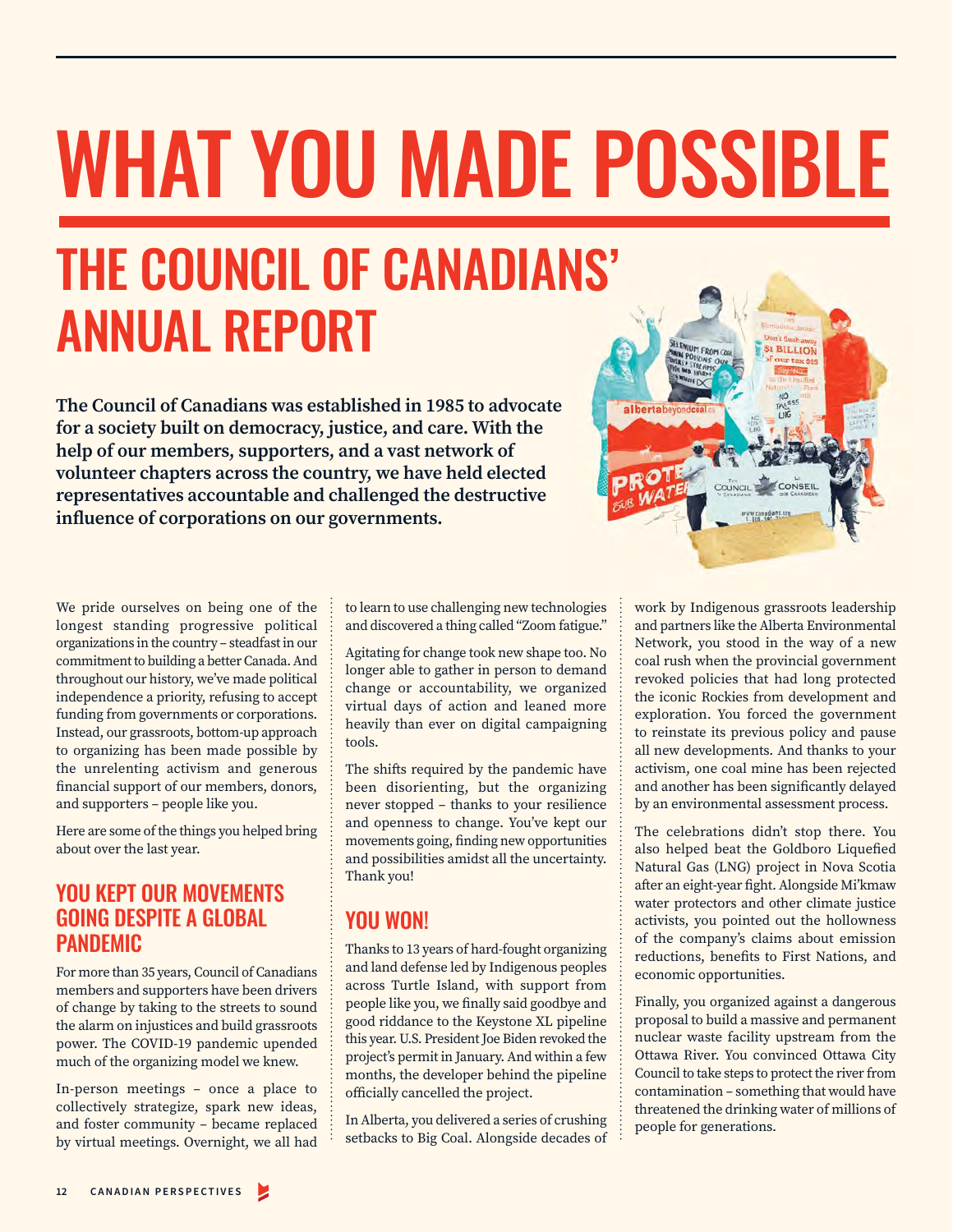**Thanks to your commitment to learning and growing, our movements will continue to stay strong and responsive.**



# YOU FOUGHT TO TURN EMPTY PROMISES INTO ACTION

When the federal government first introduced its toothless "Net-Zero Carbon Accountability Act," many of you joined the call for stronger legislation and more ambitious climate action. The final version of the bill, which passed just in the nick of time under the cloud of a snap election, has seen important improvements. And the work continues. We look forward to continuing to make sure that, alongside legislation, accountability also comes from the strong social movements we build together.

Meanwhile, the harrowing realities in longterm care (LTC) homes during the pandemic renewed our collective calls for the need to reimagine how we care for the elderly and vulnerable. When the federal government responded to this crisis with superficial delay tactics, you demanded real change: the elimination of private for-profit LTC operators and the establishment of federallyregulated and enforceable standards.

Your calls for the government to deliver on its promise of pharmacare grew louder too. As record high job losses during the pandemic further highlighted the need for a publiclyfunded universal pharmacare program, you kept up the pressure to turn that promise into a reality.

# YOU STOOD FOR INDIGENOUS RIGHTS AND SOVEREIGNTY

Through your solidarity work, you have supported the struggles of Indigenous peoples across Turtle Island. The chilling images of violence and racism carried out against Mi'kmaw fishers last fall moved many of you to call for the protection of the nation's treaty right to fish for a moderate livelihood. You also amplified the voices of Mi'kmaw grandmothers who warned that the proposed Goldboro LNG project's work camp would be unsafe for Indigenous women and girls.

For years, you've advocated for the right of First Nations to have the sovereignty, resources, and tools they need to ensure their communities have access to safe drinking water on reserves.

This year, you joined in grief, reflection, and collective action in response to the news confirming the horrors of the Indian Residential School system. As the country reckoned with its violent past and present, you joined our call to observe July 1st differently – setting aside celebrations to instead listen and learn about the legacies of genocide in Canada.

# YOU CALLED FOR A JUST RECOVERY FROM THE PANDEMIC

Across the country, public transit systems suffered massive financial losses during the pandemic as fewer people paid the fares that sustain these agencies' operations. In response, you helped build a national transit coalition and called on our governments to keep transit moving – making the case that safe, dependable, and affordable public transit is a prerequisite to a green and equitable post-pandemic economic recovery.

And as the federal government ramped up the role of the Canada Infrastructure Bank (CIB) in its recovery planning, you emphatically said no to privatization. The CIB, with its agenda of promoting dubious public-private partnerships, has no place in our post-pandemic just recovery.

# YOU SAID WATER IS NOT A COMMODITY

For years, you've fought hard to stop water profiteering by Nestlé, one of the world's largest corporations. This year, the company sold its bottled water interests in Canada to Blue Triton, which wasted no time seeking a 10-year permit from the Ontario government to extract millions of litres of groundwater every day to bottle and sell.

You called on the government to stop giving away precious groundwater to billionaires and demanded that we put an end to selling water – a public resource – for obscene profits. And you pledged to do what you can to build an informed and organized movement to safeguard water as a shared resource.

#### CONTINUED ON PAGE 14